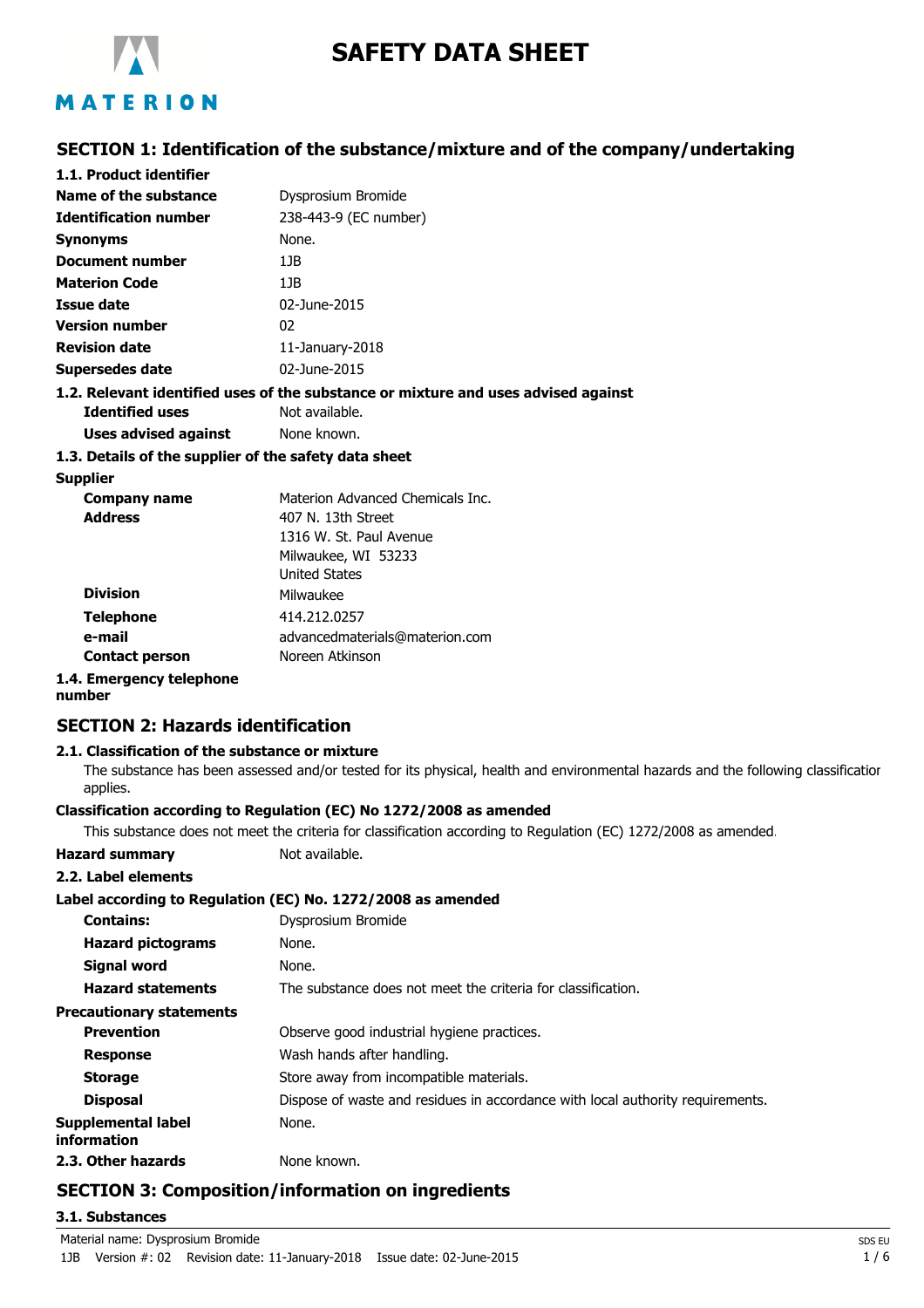| <b>General information</b>                                                                                                                                                                                                                                                      |                                                                                                                     |                                                                                                                                       |                                                                                               |  |              |
|---------------------------------------------------------------------------------------------------------------------------------------------------------------------------------------------------------------------------------------------------------------------------------|---------------------------------------------------------------------------------------------------------------------|---------------------------------------------------------------------------------------------------------------------------------------|-----------------------------------------------------------------------------------------------|--|--------------|
| <b>Chemical name</b>                                                                                                                                                                                                                                                            | $\frac{1}{2}$                                                                                                       | No.                                                                                                                                   | CAS-No. / EC REACH Registration No. INDEX No.                                                 |  | <b>Notes</b> |
| Dysprosium Bromide                                                                                                                                                                                                                                                              | $90 - 100$                                                                                                          | 14456-48-5<br>238-443-9                                                                                                               |                                                                                               |  |              |
| <b>Classification:</b>                                                                                                                                                                                                                                                          |                                                                                                                     |                                                                                                                                       |                                                                                               |  |              |
| List of abbreviations and symbols that may be used above                                                                                                                                                                                                                        |                                                                                                                     |                                                                                                                                       |                                                                                               |  |              |
| CLP: Regulation No. 1272/2008.<br>DSD: Directive 67/548/EEC.<br>M: M-factor<br>vPvB: very persistent and very bioaccumulative substance.<br>PBT: persistent, bioaccumulative and toxic substance.<br>#: This substance has been assigned Community workplace exposure limit(s). |                                                                                                                     |                                                                                                                                       |                                                                                               |  |              |
| <b>SECTION 4: First aid measures</b>                                                                                                                                                                                                                                            |                                                                                                                     |                                                                                                                                       |                                                                                               |  |              |
| <b>General information</b>                                                                                                                                                                                                                                                      | Ensure that medical personnel are aware of the material(s) involved, and take precautions to<br>protect themselves. |                                                                                                                                       |                                                                                               |  |              |
| 4.1. Description of first aid measures                                                                                                                                                                                                                                          |                                                                                                                     |                                                                                                                                       |                                                                                               |  |              |
| <b>Inhalation</b>                                                                                                                                                                                                                                                               |                                                                                                                     |                                                                                                                                       | Move to fresh air. Call a physician if symptoms develop or persist.                           |  |              |
| <b>Skin contact</b>                                                                                                                                                                                                                                                             | Wash off with soap and water. Get medical attention if irritation develops and persists.                            |                                                                                                                                       |                                                                                               |  |              |
| Eye contact                                                                                                                                                                                                                                                                     |                                                                                                                     | Rinse with water. Get medical attention if irritation develops and persists.<br>Rinse mouth. Get medical attention if symptoms occur. |                                                                                               |  |              |
| <b>Ingestion</b>                                                                                                                                                                                                                                                                |                                                                                                                     |                                                                                                                                       |                                                                                               |  |              |
| 4.2. Most important<br>symptoms and effects, both<br>acute and delayed                                                                                                                                                                                                          | Direct contact with eyes may cause temporary irritation.                                                            |                                                                                                                                       |                                                                                               |  |              |
| 4.3. Indication of any<br>immediate medical attention<br>and special treatment<br>needed                                                                                                                                                                                        | Treat symptomatically.                                                                                              |                                                                                                                                       |                                                                                               |  |              |
| <b>SECTION 5: Firefighting measures</b>                                                                                                                                                                                                                                         |                                                                                                                     |                                                                                                                                       |                                                                                               |  |              |
| <b>General fire hazards</b>                                                                                                                                                                                                                                                     | No unusual fire or explosion hazards noted.                                                                         |                                                                                                                                       |                                                                                               |  |              |
| 5.1. Extinguishing media<br>Suitable extinguishing<br>media                                                                                                                                                                                                                     |                                                                                                                     |                                                                                                                                       | Water fog. Foam. Dry chemical powder. Carbon dioxide (CO2).                                   |  |              |
| Unsuitable extinguishing<br>media                                                                                                                                                                                                                                               |                                                                                                                     |                                                                                                                                       | Do not use water jet as an extinguisher, as this will spread the fire.                        |  |              |
| 5.2. Special hazards arising<br>from the substance or<br>mixture                                                                                                                                                                                                                | During fire, gases hazardous to health may be formed.                                                               |                                                                                                                                       |                                                                                               |  |              |
| 5.3. Advice for firefighters<br><b>Special protective</b><br>equipment for<br>firefighters                                                                                                                                                                                      |                                                                                                                     |                                                                                                                                       | Self-contained breathing apparatus and full protective clothing must be worn in case of fire. |  |              |
| <b>Special firefighting</b><br>procedures                                                                                                                                                                                                                                       | Use water spray to cool unopened containers.                                                                        |                                                                                                                                       |                                                                                               |  |              |
| <b>Specific methods</b>                                                                                                                                                                                                                                                         |                                                                                                                     |                                                                                                                                       | Use standard firefighting procedures and consider the hazards of other involved materials.    |  |              |
| <b>SECTION 6: Accidental release measures</b>                                                                                                                                                                                                                                   |                                                                                                                     |                                                                                                                                       |                                                                                               |  |              |
| 6.1. Personal precautions, protective equipment and emergency procedures                                                                                                                                                                                                        |                                                                                                                     |                                                                                                                                       |                                                                                               |  |              |
| For non-emergency                                                                                                                                                                                                                                                               |                                                                                                                     |                                                                                                                                       | Keep unnecessary personnel away. For personal protection, see section 8 of the SDS.           |  |              |

| ו טו ווטוו כוווכוקכווטן<br>personnel                         | RCCD differently Derbormer away. For Derborial Drotection, Sec Section 6 or the SDS.                   |
|--------------------------------------------------------------|--------------------------------------------------------------------------------------------------------|
| For emergency<br>responders                                  | Keep unnecessary personnel away. Use personal protection recommended in Section 8 of the SDS.          |
| 6.2. Environmental<br>precautions                            | Avoid discharge into drains, water courses or onto the ground.                                         |
| 6.3. Methods and material for<br>containment and cleaning up | Stop the flow of material, if this is without risk. Following product recovery, flush area with water. |
| 6.4. Reference to other<br>sections                          | For personal protection, see section 8 of the SDS. For waste disposal, see section 13 of the SDS.      |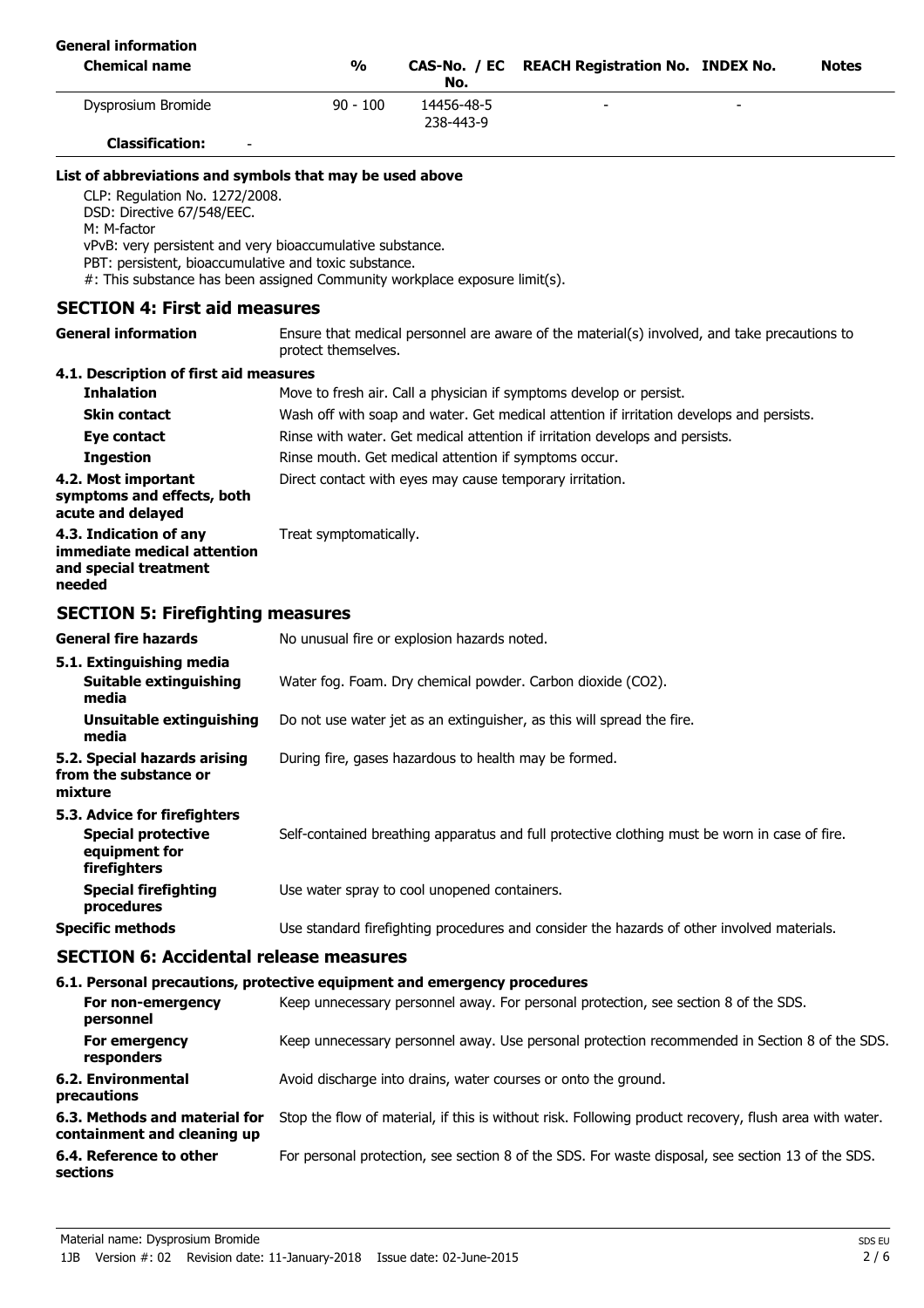| <b>SECTION 7: Handling and storage</b>                                  |                                                                                                                                                            |                                                                                                                                                                                                                                                                                                                                                                                                        |  |  |
|-------------------------------------------------------------------------|------------------------------------------------------------------------------------------------------------------------------------------------------------|--------------------------------------------------------------------------------------------------------------------------------------------------------------------------------------------------------------------------------------------------------------------------------------------------------------------------------------------------------------------------------------------------------|--|--|
| 7.1. Precautions for safe<br>handling                                   |                                                                                                                                                            | Avoid prolonged exposure. Observe good industrial hygiene practices.                                                                                                                                                                                                                                                                                                                                   |  |  |
| 7.2. Conditions for safe<br>storage, including any<br>incompatibilities | Store in original tightly closed container. Store away from incompatible materials (see Section 10 of<br>the SDS).                                         |                                                                                                                                                                                                                                                                                                                                                                                                        |  |  |
| 7.3. Specific end use(s)                                                | Not available.                                                                                                                                             |                                                                                                                                                                                                                                                                                                                                                                                                        |  |  |
|                                                                         | <b>SECTION 8: Exposure controls/personal protection</b>                                                                                                    |                                                                                                                                                                                                                                                                                                                                                                                                        |  |  |
| 8.1. Control parameters                                                 |                                                                                                                                                            |                                                                                                                                                                                                                                                                                                                                                                                                        |  |  |
| <b>Occupational exposure limits</b>                                     | Hungary. OELs. Joint Decree on Chemical Safety of Workplaces                                                                                               |                                                                                                                                                                                                                                                                                                                                                                                                        |  |  |
| <b>Material</b>                                                         | <b>Type</b>                                                                                                                                                | <b>Value</b>                                                                                                                                                                                                                                                                                                                                                                                           |  |  |
| Dysprosium Bromide (CAS<br>14456-48-5)                                  | <b>STEL</b>                                                                                                                                                | $0,7$ mg/m3                                                                                                                                                                                                                                                                                                                                                                                            |  |  |
|                                                                         | <b>TWA</b>                                                                                                                                                 | $0,7$ mg/m3                                                                                                                                                                                                                                                                                                                                                                                            |  |  |
| <b>Biological limit values</b>                                          | No biological exposure limits noted for the ingredient(s).                                                                                                 |                                                                                                                                                                                                                                                                                                                                                                                                        |  |  |
| <b>Recommended monitoring</b><br>procedures                             | Follow standard monitoring procedures.                                                                                                                     |                                                                                                                                                                                                                                                                                                                                                                                                        |  |  |
| Derived no effect levels<br>(DNELs)                                     | Not available.                                                                                                                                             |                                                                                                                                                                                                                                                                                                                                                                                                        |  |  |
| <b>Predicted no effect</b><br>concentrations (PNECs)                    | Not available.                                                                                                                                             |                                                                                                                                                                                                                                                                                                                                                                                                        |  |  |
| 8.2. Exposure controls                                                  |                                                                                                                                                            |                                                                                                                                                                                                                                                                                                                                                                                                        |  |  |
| <b>Appropriate engineering</b><br>controls                              |                                                                                                                                                            | Good general ventilation (typically 10 air changes per hour) should be used. Ventilation rates should<br>be matched to conditions. If applicable, use process enclosures, local exhaust ventilation, or other<br>engineering controls to maintain airborne levels below recommended exposure limits. If exposure<br>limits have not been established, maintain airborne levels to an acceptable level. |  |  |
|                                                                         | Individual protection measures, such as personal protective equipment                                                                                      |                                                                                                                                                                                                                                                                                                                                                                                                        |  |  |
| <b>General information</b>                                              | Personal protection equipment should be chosen according to the CEN standards and in discussion<br>with the supplier of the personal protective equipment. |                                                                                                                                                                                                                                                                                                                                                                                                        |  |  |
| Eye/face protection                                                     | Wear safety glasses with side shields (or goggles).                                                                                                        |                                                                                                                                                                                                                                                                                                                                                                                                        |  |  |
| <b>Skin protection</b>                                                  |                                                                                                                                                            |                                                                                                                                                                                                                                                                                                                                                                                                        |  |  |
| - Hand protection                                                       | supplier.                                                                                                                                                  | Wear appropriate chemical resistant gloves. Suitable gloves can be recommended by the glove                                                                                                                                                                                                                                                                                                            |  |  |
| - Other                                                                 | Wear suitable protective clothing.                                                                                                                         |                                                                                                                                                                                                                                                                                                                                                                                                        |  |  |
| <b>Respiratory protection</b>                                           |                                                                                                                                                            | In case of insufficient ventilation, wear suitable respiratory equipment.                                                                                                                                                                                                                                                                                                                              |  |  |
| <b>Thermal hazards</b>                                                  | Wear appropriate thermal protective clothing, when necessary.                                                                                              |                                                                                                                                                                                                                                                                                                                                                                                                        |  |  |
| <b>Hygiene measures</b>                                                 | remove contaminants.                                                                                                                                       | Always observe good personal hygiene measures, such as washing after handling the material and<br>before eating, drinking, and/or smoking. Routinely wash work clothing and protective equipment to                                                                                                                                                                                                    |  |  |
| <b>Environmental exposure</b>                                           | Environmental manager must be informed of all major releases.                                                                                              |                                                                                                                                                                                                                                                                                                                                                                                                        |  |  |

**controls**

# **SECTION 9: Physical and chemical properties**

## **9.1. Information on basic physical and chemical properties**

**Appearance**

| <b>Physical state</b>                      | Solid.         |
|--------------------------------------------|----------------|
| Form                                       | Solid.         |
| Colour                                     | Not available. |
| Odour                                      | Not available. |
| Odour threshold                            | Not available. |
| pН                                         | Not available. |
| Melting point/freezing point               | Not available. |
| Initial boiling point and<br>boiling range | Not available. |
| Flash point                                | Not available. |
|                                            |                |

Material name: Dysprosium Bromide SDS EU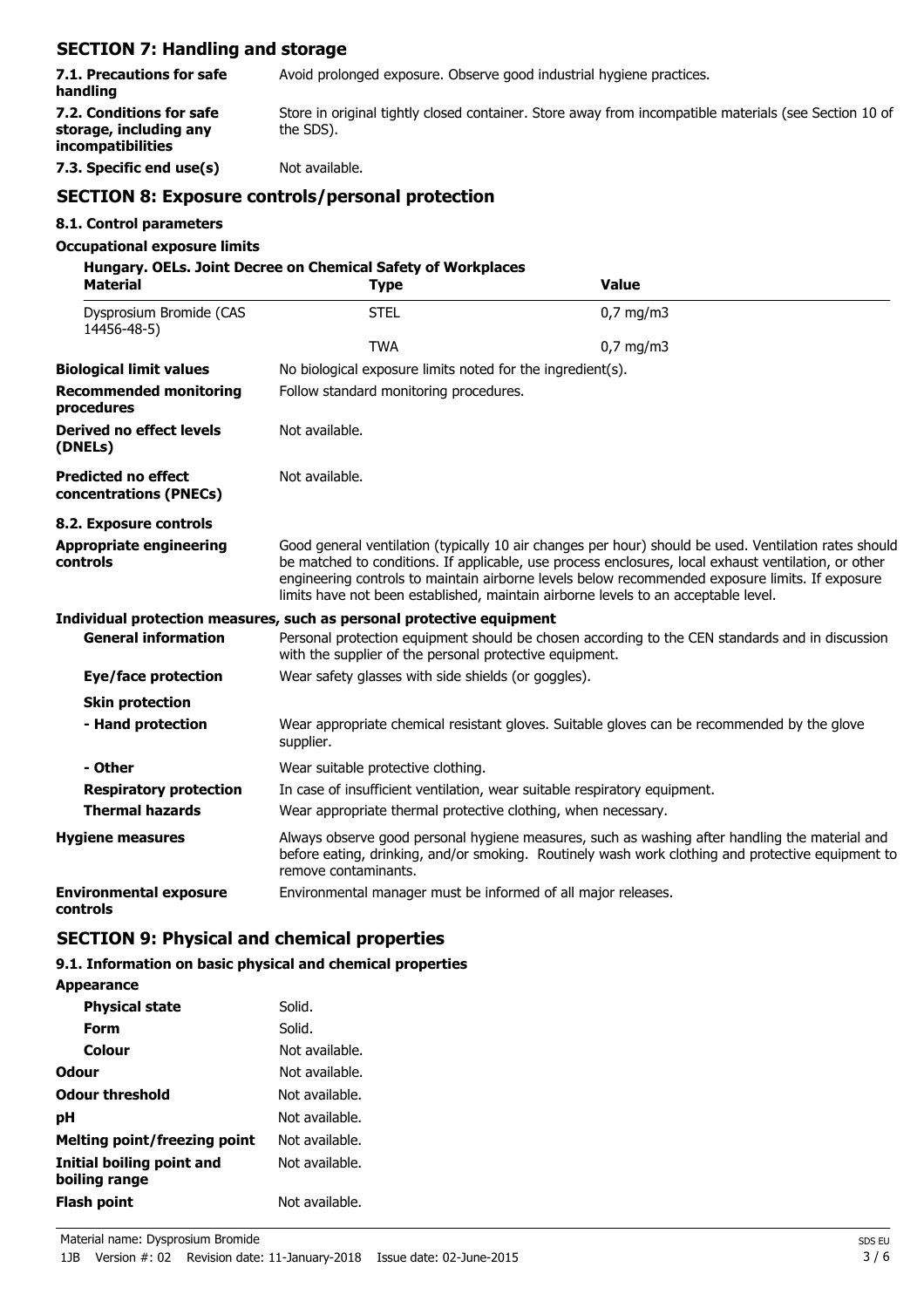| <b>Evaporation rate</b>                                 | Not available.           |
|---------------------------------------------------------|--------------------------|
| Flammability (solid, gas)                               | Not available.           |
| <b>Upper/lower flammability or explosive limits</b>     |                          |
| <b>Flammability limit - lower</b> Not available.<br>(%) |                          |
| <b>Flammability limit -</b><br>upper $(% )$             | Not available.           |
| Vapour pressure                                         | < 0,0000001 kPa at 25 °C |
| <b>Vapour density</b>                                   | Not available.           |
| <b>Relative density</b>                                 | Not available.           |
| Solubility(ies)                                         |                          |
| Solubility (water)                                      | Not available.           |
| <b>Partition coefficient</b><br>(n-octanol/water)       | Not available.           |
| <b>Auto-ignition temperature</b>                        | Not available.           |
| <b>Decomposition temperature</b>                        | Not available.           |
| <b>Viscosity</b>                                        | Not available.           |
| <b>Explosive properties</b>                             | Not explosive.           |
| <b>Oxidising properties</b>                             | Not oxidising.           |
| 9.2. Other information                                  |                          |
| Molecular formula                                       | Br3Dv                    |
|                                                         |                          |

# **SECTION 10: Stability and reactivity**

| 10.1. Reactivity                            | The product is stable and non-reactive under normal conditions of use, storage and transport. |
|---------------------------------------------|-----------------------------------------------------------------------------------------------|
| 10.2. Chemical stability                    | Material is stable under normal conditions.                                                   |
| 10.3. Possibility of hazardous<br>reactions | No dangerous reaction known under conditions of normal use.                                   |
| 10.4. Conditions to avoid                   | Contact with incompatible materials.                                                          |
| 10.5. Incompatible materials                | Strong oxidising agents.                                                                      |
| 10.6. Hazardous<br>decomposition products   | No hazardous decomposition products are known.                                                |

# **SECTION 11: Toxicological information**

| <b>General information</b>                          | Occupational exposure to the substance or mixture may cause adverse effects.                                           |
|-----------------------------------------------------|------------------------------------------------------------------------------------------------------------------------|
| <b>Information on likely routes of exposure</b>     |                                                                                                                        |
| <b>Inhalation</b>                                   | Prolonged inhalation may be harmful.                                                                                   |
| <b>Skin contact</b>                                 | No adverse effects due to skin contact are expected.                                                                   |
| Eye contact                                         | Direct contact with eyes may cause temporary irritation.                                                               |
| <b>Ingestion</b>                                    | May cause discomfort if swallowed. However, ingestion is not likely to be a primary route of<br>occupational exposure. |
| <b>Symptoms</b>                                     | Exposure may cause temporary irritation, redness, or discomfort.                                                       |
| 11.1. Information on toxicological effects          |                                                                                                                        |
| <b>Acute toxicity</b>                               | No data available.                                                                                                     |
| <b>Skin corrosion/irritation</b>                    | Due to partial or complete lack of data the classification is not possible.                                            |
| Serious eye damage/eye<br>irritation                | Due to partial or complete lack of data the classification is not possible.                                            |
| <b>Respiratory sensitisation</b>                    | Due to partial or complete lack of data the classification is not possible.                                            |
| <b>Skin sensitisation</b>                           | Due to partial or complete lack of data the classification is not possible.                                            |
| <b>Germ cell mutagenicity</b>                       | Due to partial or complete lack of data the classification is not possible.                                            |
| Carcinogenicity                                     | Due to partial or complete lack of data the classification is not possible.                                            |
| at work (as amended)                                | Hungary. 26/2000 EüM Ordinance on protection against and preventing risk relating to exposure to carcinogens           |
| Not listed.                                         |                                                                                                                        |
| <b>Reproductive toxicity</b>                        | Due to partial or complete lack of data the classification is not possible.                                            |
| Specific target organ toxicity<br>- single exposure | Due to partial or complete lack of data the classification is not possible.                                            |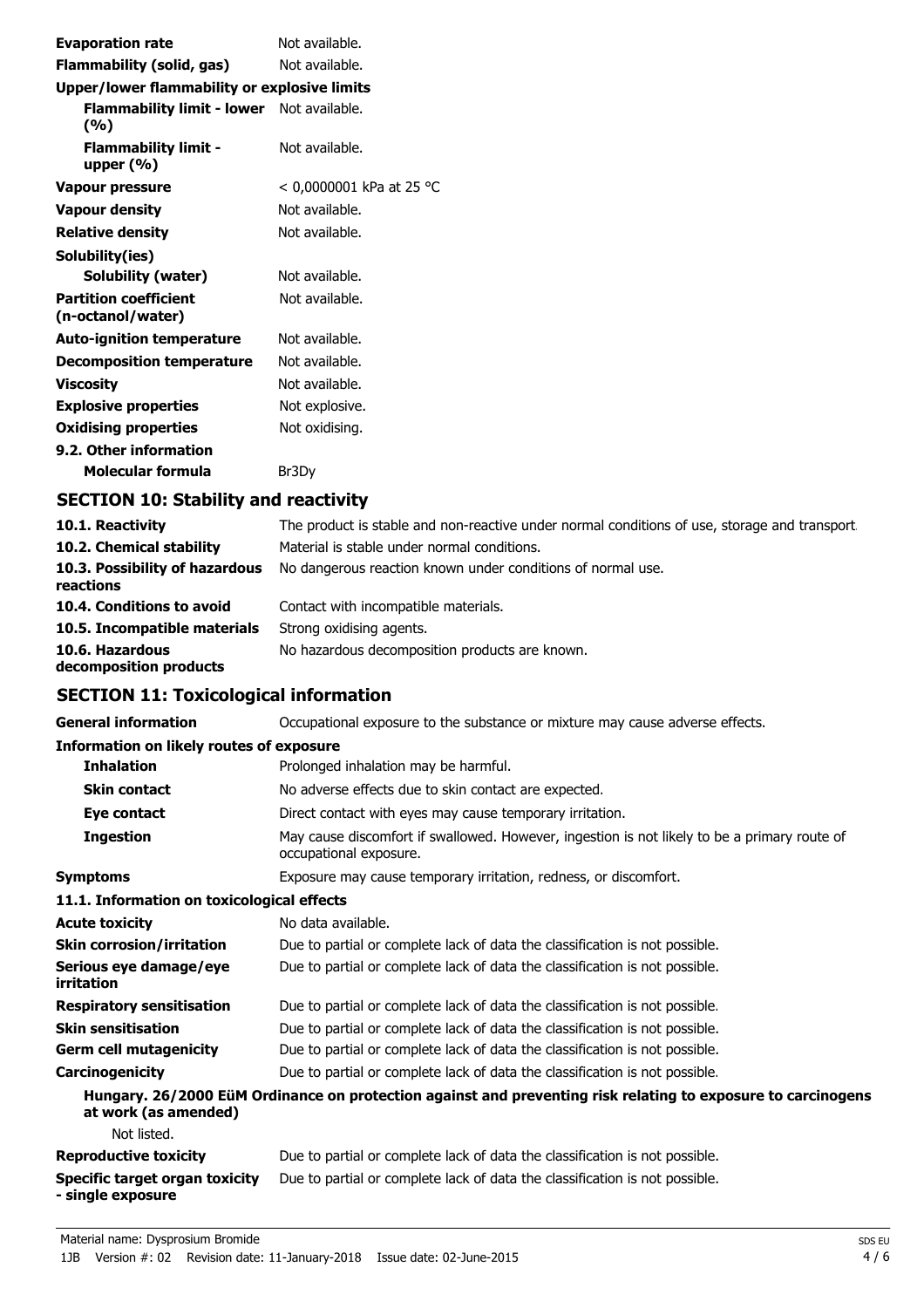| Specific target organ toxicity<br>- repeated exposure | Due to partial or complete lack of data the classification is not possible. |
|-------------------------------------------------------|-----------------------------------------------------------------------------|
| <b>Aspiration hazard</b>                              | Due to partial or complete lack of data the classification is not possible. |
| Mixture versus substance<br><i>information</i>        | No information available.                                                   |
| <b>Other information</b>                              | Not available.                                                              |

## **SECTION 12: Ecological information**

**12.1. Toxicity** The product is not classified as environmentally hazardous. However, this does not exclude the possibility that large or frequent spills can have a harmful or damaging effect on the environment. **12.2. Persistence and** No data is available on the degradability of this product. **degradability** 12.3. Bioaccumulative No data available. **potential Partition coefficient n-octanol/water (log Kow)** Not available. **Bioconcentration factor (BCF)** Not available. **12.4. Mobility in soil** No data available. **12.5. Results of PBT and vPvB assessment** Not available. **12.6. Other adverse effects** No other adverse environmental effects (e.g. ozone depletion, photochemical ozone creation potential, endocrine disruption, global warming potential) are expected from this component.

# **SECTION 13: Disposal considerations**

# **13.1. Waste treatment methods**

| <b>Residual waste</b>                  | Dispose of in accordance with local regulations. Empty containers or liners may retain some product<br>residues. This material and its container must be disposed of in a safe manner (see: Disposal<br>instructions). |
|----------------------------------------|------------------------------------------------------------------------------------------------------------------------------------------------------------------------------------------------------------------------|
| <b>Contaminated packaging</b>          | Since emptied containers may retain product residue, follow label warnings even after container is<br>emptied. Empty containers should be taken to an approved waste handling site for recycling or<br>disposal.       |
| <b>EU waste code</b>                   | The Waste code should be assigned in discussion between the user, the producer and the waste<br>disposal company.                                                                                                      |
| <b>Disposal</b><br>methods/information | Collect and reclaim or dispose in sealed containers at licensed waste disposal site.                                                                                                                                   |
| <b>Special precautions</b>             | Dispose in accordance with all applicable regulations.                                                                                                                                                                 |

# **SECTION 14: Transport information**

#### **ADR**

14.1. - 14.6.: Not regulated as dangerous goods.

#### **RID**

14.1. - 14.6.: Not regulated as dangerous goods.

#### **ADN**

14.1. - 14.6.: Not regulated as dangerous goods.

# **IATA**

14.1. - 14.6.: Not regulated as dangerous goods.

## **IMDG**

14.1. - 14.6.: Not regulated as dangerous goods.

# **SECTION 15: Regulatory information**

**15.1. Safety, health and environmental regulations/legislation specific for the substance or mixture**

# **EU regulations**

**Regulation (EC) No. 1005/2009 on substances that deplete the ozone layer, Annex I and II, as amended** Not listed.

**Regulation (EC) No. 850/2004 On persistent organic pollutants, Annex I as amended** Not listed.

**Regulation (EU) No. 649/2012 concerning the export and import of dangerous chemicals, Annex I, Part 1 as amended**

Not listed.